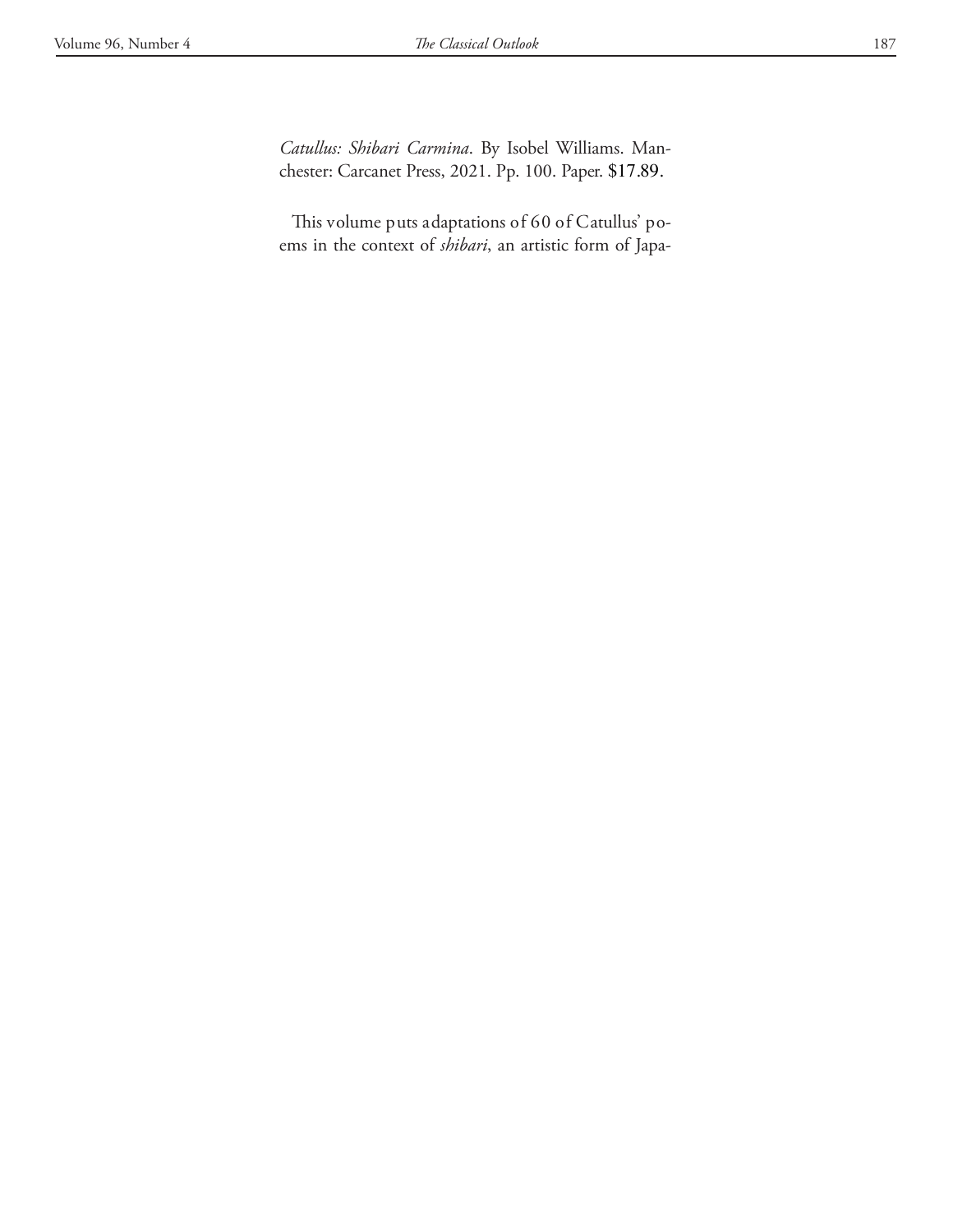nese rope bondage in which "a dominant top, or rigger, ties a submissive, also called a bottom, model, or bunny" (p. 7). Why this nexus of fetish and Roman poetry? Williams writes in Carcanet Press' blog that as a Latin student she had been drawn to Catullus' "tormented intelligence and romantic versatility," but didn't find the inspiration for these translations until decades later, when she went to a *shibari* venue in South London as a life-drawing challenge (https://carcanetblog.blogspot. com/2021/02/isobel-williams-npviii-meet-contributor. html, quoted on the back cover). Williams illustrates the book with gestural line drawings, giving the reader some conception of *shibari*; a list of websites on the final page provides a gateway for further study.

Williams discovered a Catullan dynamic at the *shibari* club and a *shibari* dynamic in Catullus. "Catullus was held in emotional bondage by affairs with men and women" (p. 7), and his poetic persona careens between roles: "an anxious bitchy dominant with the boys, a howling sub with his nemesis . . . Lesbia" (back cover). In *shibari*, "There is a fluid dynamic with a constant flicker of role-reversal. Gorgone, a French star of tying and being tied, describes the paradox of who's really in charge: being a top is about humility; being a bottom is about power" (p. 7).

Catullus' verse, too, is paradoxical: as many have noted, his poems can give the impression of spontaneous emotional effusions, yet they are manifestly crafted with great precision and forethought. The idea that creativity can be unbridled by bridling it is expressed by Igor Stravinsky in his *Poetics of Music in the Form of Six Lessons* (1947): "The more constraints one imposes, the more one frees one's self of the chains that shackle the spirit" (quoted in an appendix called "Strands," a collection of passages related to knots and tying, pp. 94- 98; Stravinsky on p. 95). Williams applies the bondage metaphor to poetic creation in her version of Poem 50 (*Hesterno, Licini, die . . .* ): "Coining words for torso / Torment torque torsion . . . . " Catullus' poem describes the erotic charge of two people working with language together in a spirit of competition for dominance.

The *shibari* context works better for some poems than for others. To my mind the best combination of *shibari*themed adaptation and illustration is found on pp. 40- 41: Williams' version of Poem 45 (Acme and Septimius) and its accompanying line drawing, portraying the lovers in an acrobatic kiss. Williams captures the voice of what she calls the "anxious bitchy dominant" in Poem 81 (*Nemone in tanto potuit populo* . . . ?): "Couldn't you

find a decent rigger, Juventius . . . ?", and of the "howling sub" in Poem 73 (*Desine de quoquam quicquam bene velle mereri*): "They won't break your fall . . . They let your harness slip . . . All of them, all of the time." Elsewhere the *shibari* references seem forced, for example in Poem 7 (*Quaeris quot mihi basiationes* . . . ), where Williams gives a catalogue of terms for different ties.

Those who find Williams' focus on bondage gimmicky or distasteful might nevertheless enjoy this book as an artful collection of adaptations, for fans of, say, Ann Carson's versions of Catullus in *Men in the Off Hours* (2000)—Williams mentions Carson's *Nox* (2010) in her pithy and urbane annotated timeline of Catullus' life, textual history, and reception (pp. 9-14). Fewer than half of the poems engage directly with *shibari*, a wise decision which frees Williams to explore Catullus' voice and place it in a variety of contemporary contexts: for example, Williams appends to Poem 93 (*Nil nimium studeo, Caesar, tibi velle placere*) the image of a Microsoft Outlook pop-up: "GV Catullus requested a read receipt be sent . . . Do you want to send a receipt?" Williams is witty throughout; in Poem 76 (*Siqua recordanti benefacta priora voluptas*) she injects some humor, and an addiction metaphor, while still capturing Catullus' tone of wounded self-righteousness:

## *Intra-Venus*

. . . There's comfort when your hair's gone white [Don't bother, you won't make it. – Ed.] Salvaged from this obsessive blight.

What altruism says or does, You've said, done, and been called A prick for it. Accept the pain. The vein's collapsed. Rip out the line. . . .

Also funny is the "punch line" to the first stanza of her second version of Poem 51 (*Ille mi par esse deo videtur*), all the more effective for its metrical fidelity:

> Oh go ahead with giving head to the godhead God help us he outdogs the gods of dogging Monopolising you with his cheap tactics Paying attention

"The gods of dogging" exemplifies Williams' delight